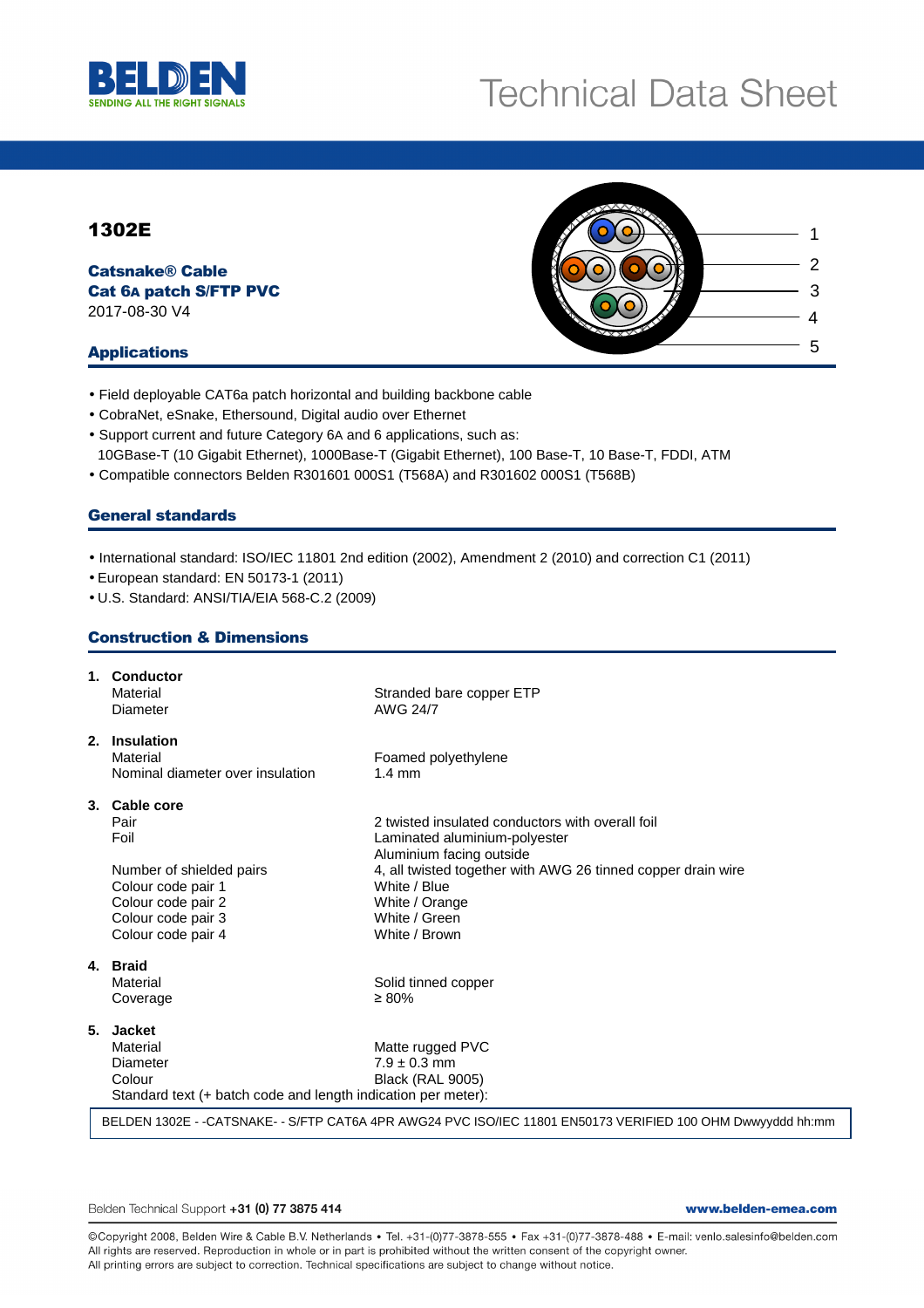

# Electrical characteristics

## **Reference standard : ISO/IEC 61156-6 edition 2.0 (2009) +A1:2012**

| Low frequency and D.C. (at 20°C)                                      | <b>Specification</b> | <b>Unit</b>    |
|-----------------------------------------------------------------------|----------------------|----------------|
| D.C. resistance conductor                                             | < 9.5                | $\Omega$ /100m |
| Resistance unbalance: within a pair / between pairs                   | < 2 / < 4            | %              |
| Insulation resistance                                                 | $\geq 5000$          | $M\Omega$ .km  |
| Dielectric strength conductor-conductor and conductor-screen (2 sec.) | 2.5                  | kV DC          |
| Mutual capacitance                                                    | < 56                 | nF/km          |
| Capacitance unbalance pair to ground                                  | < 1600               | pF/km          |
| Nominal velocity of propagation (for information only)                | 0.77                 | C              |
| Delay skew (differential delay)                                       | $\leq 25$            | ns/100m        |
| Transfer impedance according IEC 61156-5                              | Grade 2              |                |
| Coupling attenuation according IEC 61156-5                            | Type II              |                |

| High frequency (at 20°)  |       |       |       |       |       |       |       |       |       |        |        |         |            |
|--------------------------|-------|-------|-------|-------|-------|-------|-------|-------|-------|--------|--------|---------|------------|
| <b>TYPE</b>              | $1*$  | 4     | 10    | 16    | 31.2  | 62.5  | 100   | 125   | 200   | 250    | 300    | 500     | <b>MHz</b> |
| Attenuation              | 2.5   | 4.6   | 7.1   | 9.0   | 12.6  | 18.0  | 23.0  | 25.8  | 33.1  | 37.3   | 41.1   | 54.3    | dB/100m    |
| <b>NEXT</b>              | 75.3  | 66.3  | 60.3  | 57.2  | 52.9  | 48.4  | 45.3  | 43.8  | 40.8  | 39.3   | 38.1   | 34.8    | dB/100m    |
| <b>PS NEXT</b>           | 72.3  | 63.3  | 57.3  | 54.2  | 49.9  | 45.4  | 42.3  | 40.8  | 37.8  | 36.3   | 35.1   | 31.8    | dB/100m    |
| <b>ACR</b>               | 72.8  | 61.7  | 53.2  | 48.3  | 50.4  | 30.4  | 22.3  | 18.0  | 7.7   | 2.0    | $-3.0$ | $-19.5$ | dB/100m    |
| <b>PS ACR</b>            | 69.8  | 58.7  | 50.2  | 45.3  | 47.3  | 27.4  | 19.3  | 15.0  | 4.7   | $-1.0$ | $-6.0$ | $-22.5$ | dB/100m    |
| ACR-F                    | 68.0  | 56.0  | 48.0  | 43.9  | 38.1  | 32.1  | 28.0  | 26.1  | 22.0  | 20.0   | 18.5   | 14.0    | dB/100m    |
| PS ACR-F                 | 65.0  | 53.0  | 45.0  | 40.9  | 35.1  | 29.1  | 25.0  | 23.1  | 19.0  | 17.0   | 15.5   | 11.0    | dB/100m    |
| <b>Return Loss</b>       | 20.0  | 23.0  | 25.0  | 25.0  | 23.6  | 21.5  | 20.1  | 19.4  | 18.0  | 17.3   | 17.3   | 17.3    | dB/100m    |
| TCL level 1              | 40.0  | 34.0  | 30.0  | 28.0  | 25.1  | 22.0  | 20.0  | 19.0  | 17.0  | 16.0   |        |         | dB/100m    |
| <b>EL TCTL</b>           | 35.0  | 23.0  | 15.0  | 10.9  | 5.1   |       |       |       |       |        |        |         | dB/100m    |
| <b>PS ANEXT</b>          | 67.0  | 67.0  | 67.0  | 67.0  | 67.0  | 65.6  | 62.5  | 61.0  | 58.0  | 56.5   | 55.3   | 52.0    | dB/100m    |
| <b>PS AACR-F</b>         | 67.0  | 66.2  | 58.2  | 54.1  | 48.3  | 42.3  | 38.2  | 36.3  | 32.2  | 30.2   | 28.7   | 24.2    | dB/100m    |
| Impedance<br>upper limit | 122.2 | 115.2 | 111.9 | 111.9 | 114.1 | 118.3 | 121.9 | 123.9 | 128.8 | 131.5  | 131.6  | 131.6   | Ω          |
| Impedance<br>lower limit | 81.8  | 86.8  | 89.4  | 89.4  | 87.7  | 84.5  | 82.0  | 80.7  | 77.6  | 76.0   | 76.0   | 76.0    | Ω          |
| Propagation<br>delay     | 570   | 552   | 545   | 543   | 540   | 539   | 538   | 537   | 536   | 536    | 536    | 536     | ns/100m    |

NOTE: Limits below 4MHz are for information only.

Belden Technical Support +31 (0) 77 3875 414

www.belden-emea.com